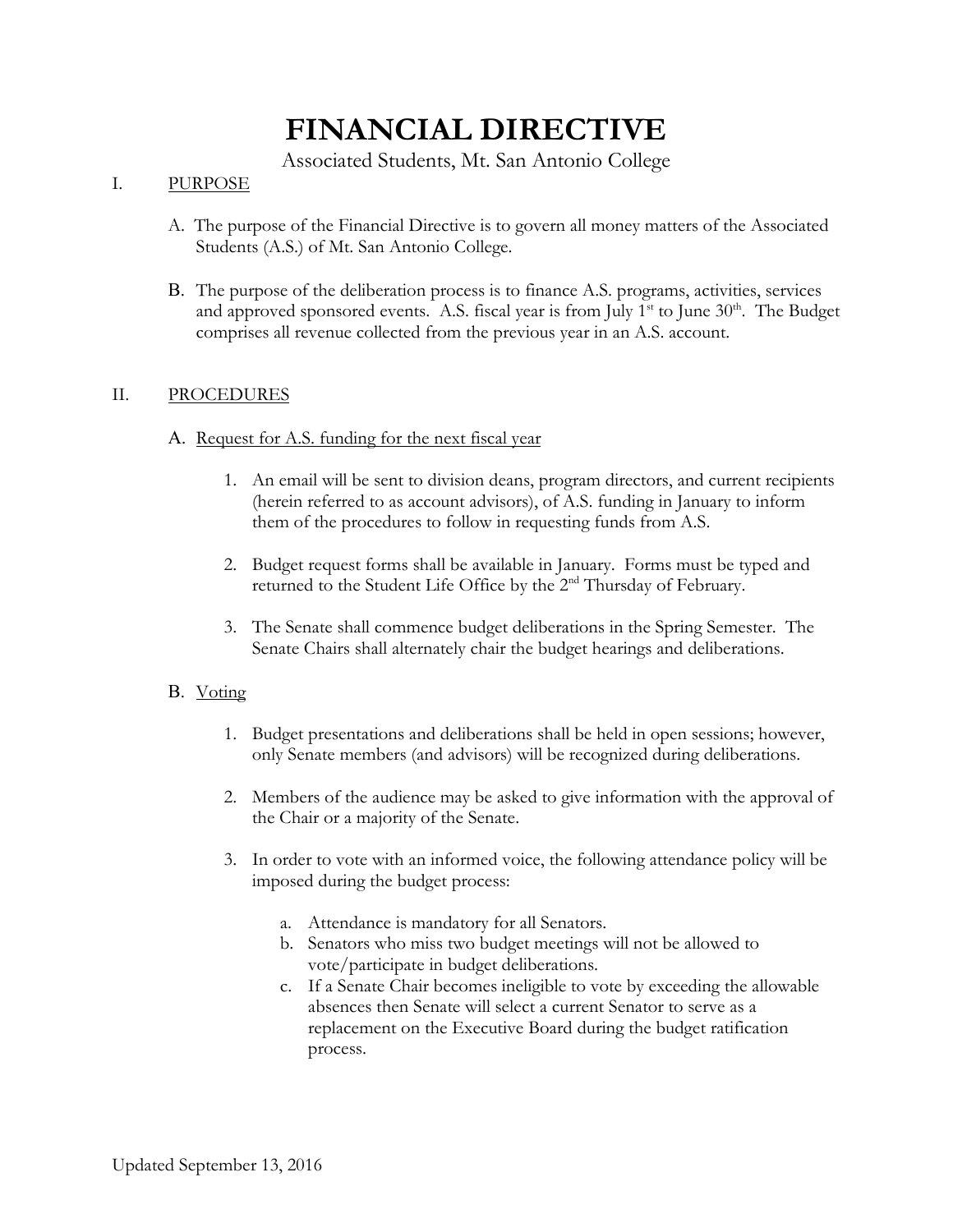4. The Senate shall approve the budget. Following Senate approval, the budget shall be sent to the Executive Board for ratification. The Senate and Executive Board shall approve and ratify the budget in accordance with deadlines established by Fiscal Services.

### C. A.S. Budget Accounts

- 1. A.S. funds originate from the Student Activities Fee and interest revenue.
- 2. The Student Representation fee is housed in a separate account and may only be spent on activities that provide Mt. SAC students the means to state their positions and viewpoints before city, county, district, and/or state government agencies. This includes attending conferences that provide students with training for stating their opinions and any conference that meets for the purpose of gathering student opinions in order to express them before city, county, district, and/or state government agencies. Expenditures of monies collected from the Student Representation fee are approved by the A.S. President and the Director, Student Life.

#### III. RULES

- A. Rules governing A.S. Accounts
	- 1. A.S. funded events and activities must be open to all Mt. SAC students who have paid the current Student Activities fee.
	- 2. All students participating in A.S. funded programs and/or activities must have paid the current Student Activities fee.
	- 3. Clubs recognized by Mt. San Antonio College are not eligible for their own budgeted line items from the A.S. budget.
	- 4. Account advisors are responsible for adhering to the rules and regulations governing the Budget. Account advisors:
		- a. must keep accurate records of expenditures.
		- b. are required to be present at all times during a sponsored event (or may designate a college representative to be present)
	- 5. Funds shall not be expended for any activity item not specifically provided for in the itemized budget of that activity. No funds shall be expended beyond their budget allocation. Events or activities funded by A.S. shall not use funds to pay Mt. SAC students for services related to the event or activity.
	- 6. No additional requests will be considered to increase funding for accounts already given a line item(s) during the Spring budget process.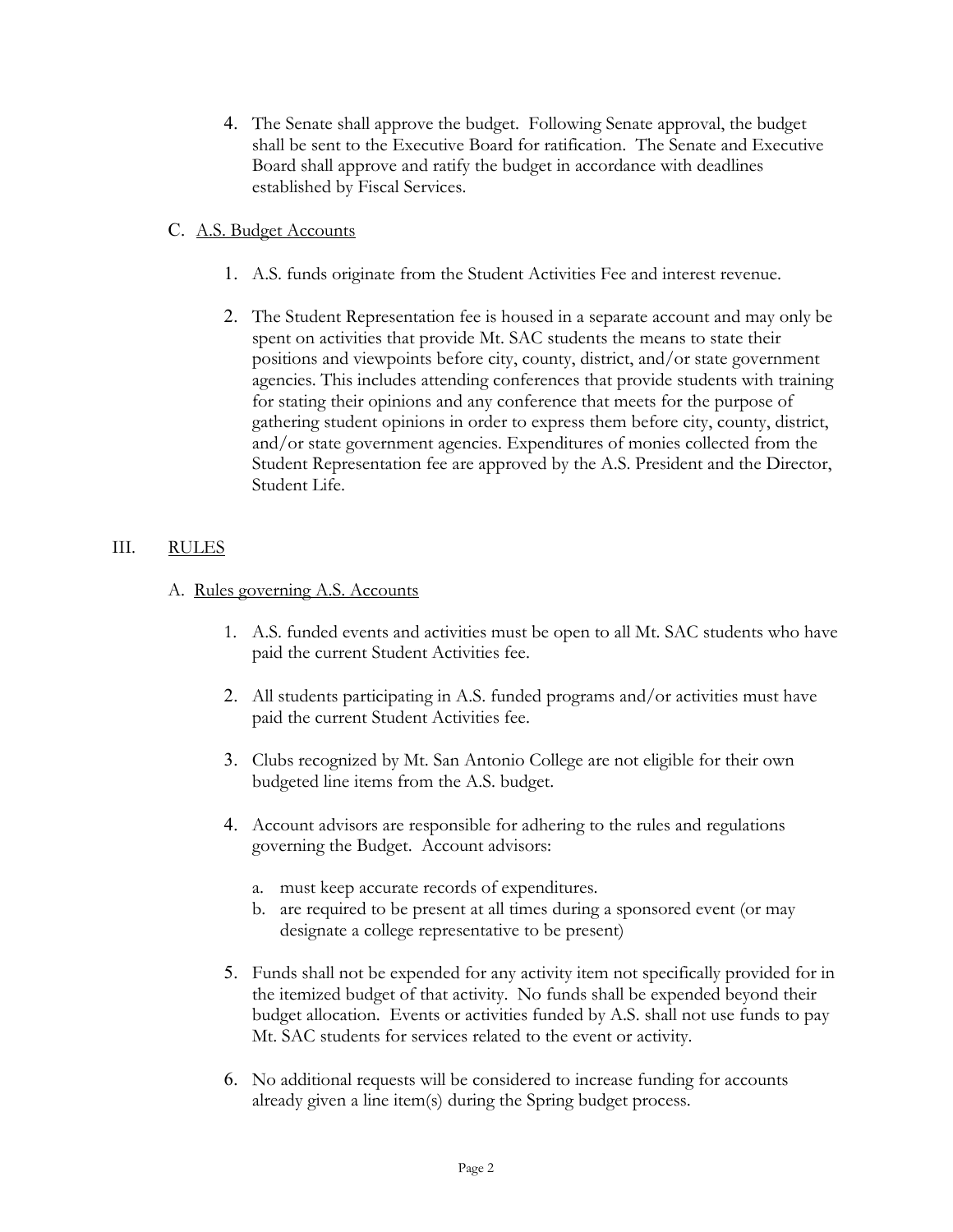- 7. A.S. may use funds from Reserves account for internal A.S. use only, not other campus groups.
- 8. If there is any reason to believe that an A.S. sponsored program has:
	- falsified information;
	- discriminated against students on the basis of race, color, national origin, religion, sex, pregnancy, marital status, sexual orientation, gender identity, age, physical or mental disability, or covered veteran status
	- violated any Board Policy, College Administrative Procedure or A.S. Directive:
	- received any other reasonably documented complaint from A.S.
	- not expended allocated funds following the scheduled sponsored event

Then the account will be subject to penalties listed in Section VI.

- 9. Any excess amount of money deemed unused as carryover should be used as priority (for the next yearly budget) to expend prior to the use of reserves. In order to pull from reserves, student groups and administration must submit an appropriation to the AS Senate and Executive Board, and have the decision ratified by both. *(Bill 2a, passed 4/21/20)*
- 10. Overdrawn accounts:
	- a. are the responsibility of the account  $\text{advisor}(s) \text{not } A.S.$
	- b. must be brought current by the account advisor(s) within twenty (20) working days of being overdrawn or the account and account advisor(s) will be excluded from receiving funding during the next budget process and new appropriation requests
- 11. A.S. will not be held financially liable for any claim brought forth due to a violation of the Financial Directive by a co-sponsor or an account advisor.
- 12. All account advisors must accept the rules set forth in the A.S. Financial Directive to use allocated funding and to be eligible for future requests.
- 13. Any appropriation that fails in Senate cannot be brought back as a new appropriation unless there is new and compelling information.

#### IV. TRUST AND DEPOSITORY ACCOUNTS

A. Description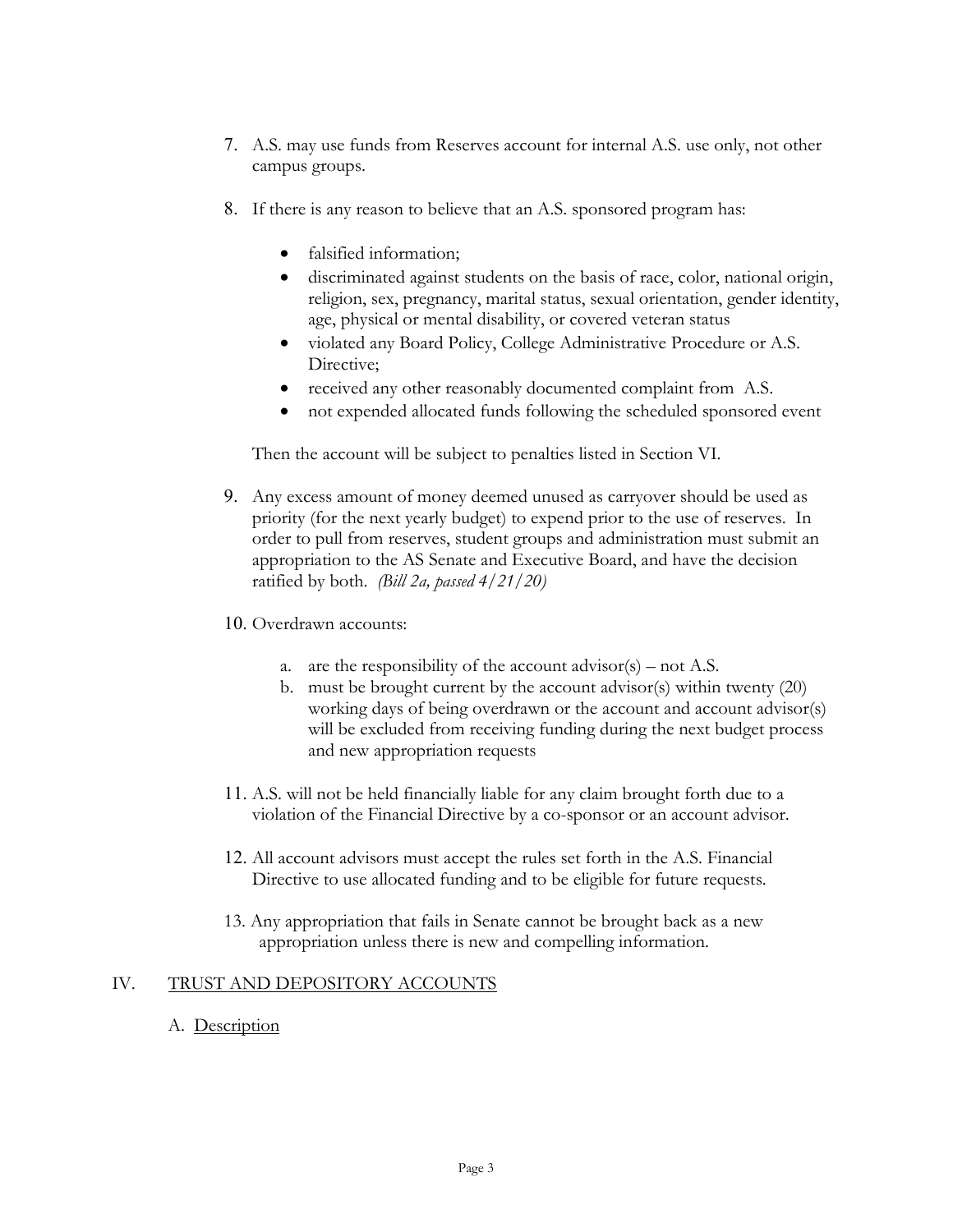- 1. The Mt. SAC District Office shall be authorized to carry trust and depository accounts that are established for school organizations and are limited in their usage to the activities of that organization.
- 2. A.S. shall carry a balance in cash or in liquid assets to cover all depository accounts.

### B. Deposit of Funds

- 1. Organizations holding trust and depository accounts with the District shall promptly deposit all funds derived from a given event. Evening activities deposits must be made no later than 4:00 p.m. the next business day.
- 2. Funds collected from any source must have records that can be audited (i.e., prenumbered receipts and tickets, itemized collection lists, etc.).
- 3. All receipt of monies must be documented and submitted to the District.

#### V. WITHDRAWAL OF FUNDS FROM BUDGETED ACCOUNTS

- A. The A.S. Senate and Executive Board shall supervise all expenditures of the A.S.
- B. Funds of organizations and activities shall only be withdrawn by check, petty cash, purchase order, or transfer of funds. No orders obligating A.S. may be placed with any business or individual without a purchase order secured in advance by a properly executed requisition. In the absence of the account advisor, emergency requisitions may be executed only with the signature of the Director, Student Life.
	- 1. All account advisors (or designee) must obtain banner requisition training and access, to initiate their account requisitions
	- 2. All Travel and Conference paperwork and arrangements are the responsibility of the account advisor or designee
	- 3. When purchase orders are unacceptable to a given business, reimbursements may be obtained per the Fiscal Services office policy
- C. A.S. Accounts
	- 1. Accounts requiring two-thirds (2/3) vote of the Senate are: Campus Projects and Reserves.
	- 2. Accounts that were approved by the Senate and ratified by the Executive Board during the A.S. budgeting process do not require additional approval once the funds have been allocated. All expenditures must adhere to what was approved during the budgeting process.
	- 3. New requests (outside of the A.S. budgeting process) require a majority vote of the Senate and Executive Board.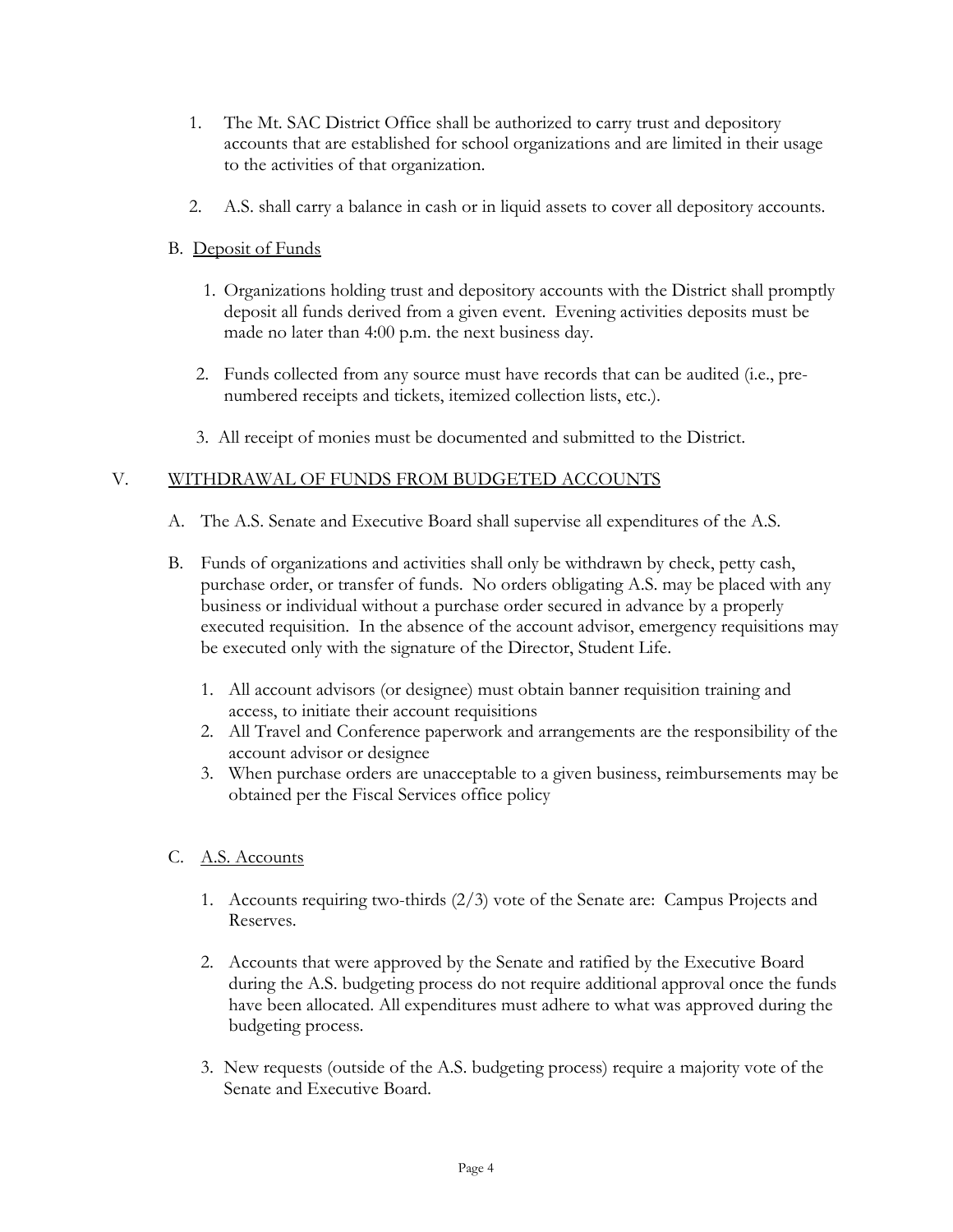3. All other accounts require the approval of the account advisor(s) and A.S. President.

#### VI. DISCIPLINARY PROCEDURES

- A. Any violation(s) of this Directive in whole or in part may result in A.S. restricting funding. Further action may be taken at the discretion of the A.S. Senate and A.S. President against the account in question. Any actions taken may require a 2/3 vote of Senate. These actions may involve:
	- freezing an account,
	- taking executorship over the account,
	- denying the account (for the duration of the fiscal year; reinstatement will require a two-thirds [2/3] vote of the A.S. Senate),
	- redistribution of account funds, and/or
	- disqualification from consideration of requests for next budget process and new appropriation requests
- B. Any inquiry made to the account advisor by any member of the Senate regarding an account must be responded to in writing within ten (10) days\* or the account may be frozen until the concern is addressed.

## VII. OTHER

#### A. Financial Statement

At the request of the Senate, a financial statement of the A.S. budget shall be compiled by the Finance Senator and provided to the Senate and Executive Board for their review. This responsibility will be shared by the Finance Senator, and the A.S. President in consultation with the A.S. Secretary for review.

B. Dormant Organization Accounts

Any club account inactive for four major terms shall be frozen. At this time the remaining balance shall be transferred to the A.S. General Fund into the A.S. Local Conference and Travel account.

C. Contracts

All contracts must obtain Board approval at least one month prior to the day of the event/activity taking place. Once Board approval is obtained, only the Vice President, Student Services can sign the contract.

D. Consolidation of A.S. Accounts